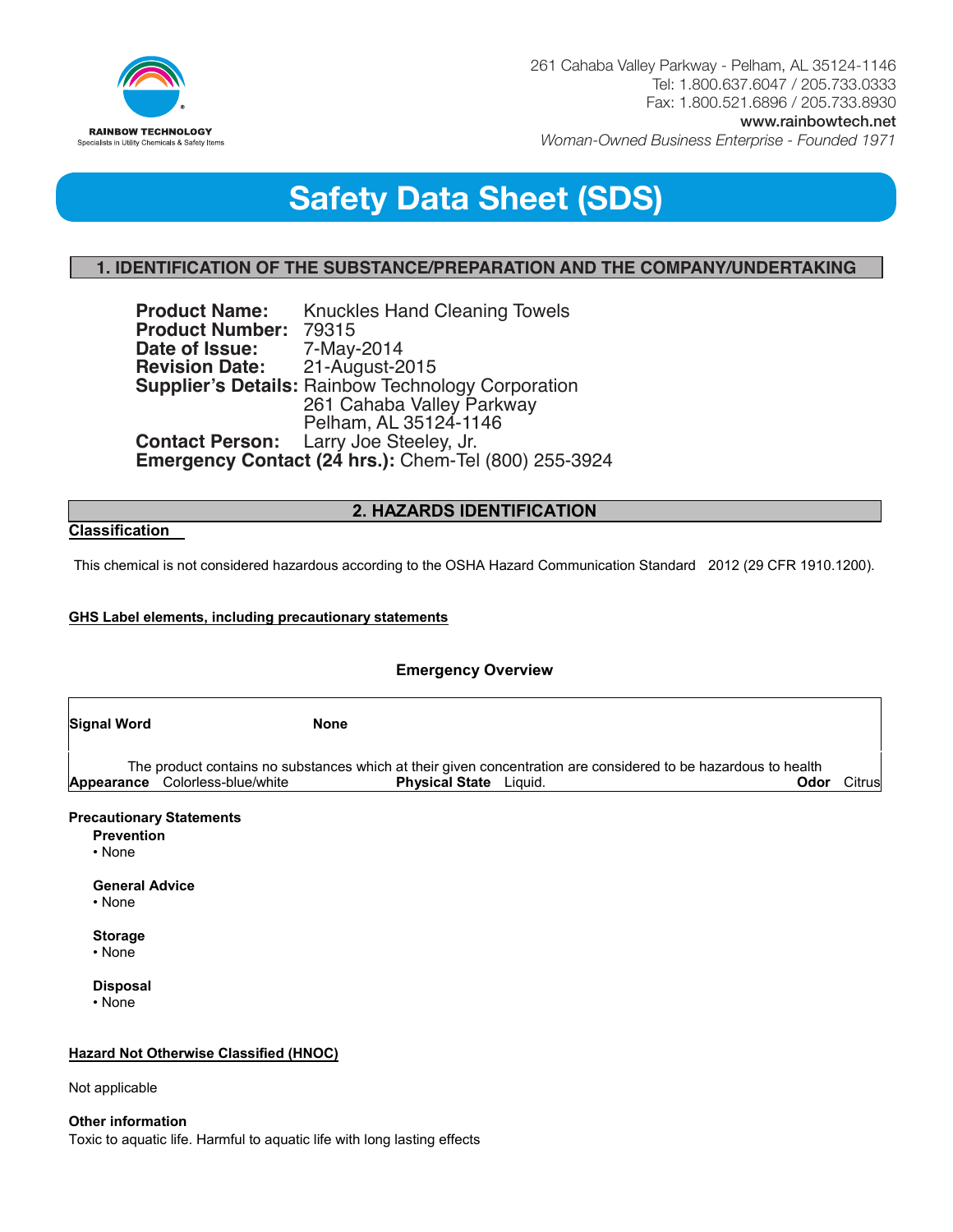## **3. COMPOSITION/INFORMATION ON INGREDIENTS**

| <b>Chemical Name</b>               | <b>CAS-No</b> | Weight % | Trade secret |
|------------------------------------|---------------|----------|--------------|
| Alcohols, C12-15, ethoxylated      | 68131-39-5    | 1-5      |              |
| Isoparaffinic Hydrocarbon          | 64742-47-8    | $1 - 5$  |              |
| Dimethyl adipate                   | 627-93-0      | 1-5      |              |
| Diethylhexyl sodium sulfosuccinate | 577-11-7      | 1-5      |              |
| D-Limonene                         | 5989-27-5     | $1 - 5$  |              |

*\*The exact percentage (concentration) of composition has been withheld as a trade secret.* 

## **4. FIRST AID MEASURES**

#### **Description of necessary first-aid measures**

| <b>Eve Contact</b>  | Rinse thoroughly with plenty of water, also under the eyelids. If symptoms persist, call a<br>physician.                          |
|---------------------|-----------------------------------------------------------------------------------------------------------------------------------|
| <b>Skin Contact</b> | None normally required. Material is designed for skin cleansing. Get medical attention if<br>irritation develops and/or persists. |
| <b>Inhalation</b>   | Move to fresh air. If symptoms persist, call a physician.                                                                         |
| Ingestion           | Not an expected route of exposure. If large quantities of this material are swallowed, call a<br>physician immediately.           |

## **Most important symptoms/effects, acute and delayed**

**Most Important Symptoms/Effects** Not expected to give rise to an acute hazard under normal condition of use.

## **Indication of immediate medical attention and special treatment needed, if necessary**

**Notes to Physician Motes in A-Bucket Review Revision Date Symptomatically.** 

 $\_$  . The contribution of the contribution of the contribution of the contribution of the contribution of the contribution of the contribution of the contribution of the contribution of the contribution of the contributio

#### $\mathcal{L}_\mathcal{L} = \mathcal{L}_\mathcal{L} = \mathcal{L}_\mathcal{L} = \mathcal{L}_\mathcal{L} = \mathcal{L}_\mathcal{L} = \mathcal{L}_\mathcal{L} = \mathcal{L}_\mathcal{L} = \mathcal{L}_\mathcal{L} = \mathcal{L}_\mathcal{L} = \mathcal{L}_\mathcal{L} = \mathcal{L}_\mathcal{L} = \mathcal{L}_\mathcal{L} = \mathcal{L}_\mathcal{L} = \mathcal{L}_\mathcal{L} = \mathcal{L}_\mathcal{L} = \mathcal{L}_\mathcal{L} = \mathcal{L}_\mathcal{L}$ **5. FIRE-FIGHTING MEASURES**

## **Suitable Extinguishing Media**

Dry chemical. Carbon dioxide  $(CO_2)$ . Foam. Water spray or fog.

#### **Unsuitable Extinguishing Media** None

### **Specific Hazards Arising from the Chemical**

None in particular

#### **Hazardous Combustion Products** Carbon dioxide (CO <sup>2</sup> ). Carbon monoxide. Hydrocarbons. Hydrogen sulfide. Sulfur dioxide. Soot.

**Explosion Data Sensitivity to Mechanical Impact <br>
None. Sensitivity to Static Discharge None.** 

#### **Protective Equipment and Precautions for Firefighters**

Use water spray to cool surrounding containers.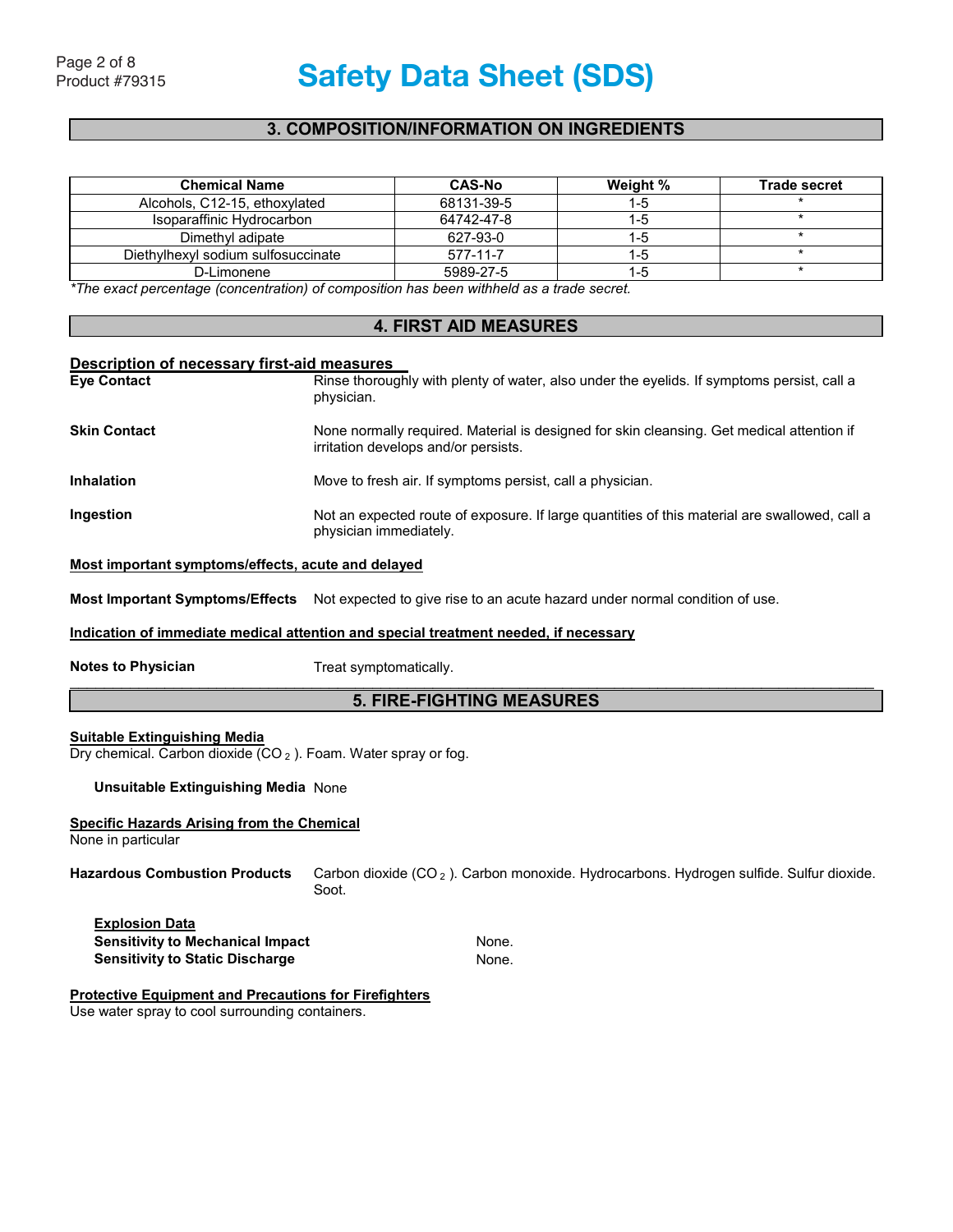# **6. ACCIDENTAL RELEASE MEASURES**

|                                                                                                                                                                                                                                                                                                                                                           | <b>Personal precautions, protective equipment and emergency procedures</b>                                                                                                                                                             |  |  |  |
|-----------------------------------------------------------------------------------------------------------------------------------------------------------------------------------------------------------------------------------------------------------------------------------------------------------------------------------------------------------|----------------------------------------------------------------------------------------------------------------------------------------------------------------------------------------------------------------------------------------|--|--|--|
| <b>Personal Precautions</b><br>Use personal protective equipment.                                                                                                                                                                                                                                                                                         |                                                                                                                                                                                                                                        |  |  |  |
| <b>Environmental Precautions</b>                                                                                                                                                                                                                                                                                                                          |                                                                                                                                                                                                                                        |  |  |  |
| <b>Environmental Precautions</b><br>Prevent entry into waterways, sewers, basements or confined areas. Avoid release to the<br>environment. See Section 12 for additional Ecological Information Dispose of<br>contents/container to an approved waste disposal plant.                                                                                    |                                                                                                                                                                                                                                        |  |  |  |
| Methods and materials for containment and cleaning up                                                                                                                                                                                                                                                                                                     |                                                                                                                                                                                                                                        |  |  |  |
| <b>Methods for Containment</b>                                                                                                                                                                                                                                                                                                                            | Prevent further leakage or spillage if safe to do so.                                                                                                                                                                                  |  |  |  |
| <b>Methods for Cleaning Up</b>                                                                                                                                                                                                                                                                                                                            | Small spillage: Wipe up with absorbent material (e.g. cloth, fleece). Large spillage: Use a<br>non-combustible material like vermiculite, sand or earth to soak up the product and place<br>into a container for later disposal.       |  |  |  |
|                                                                                                                                                                                                                                                                                                                                                           | 7. HANDLING AND STORAGE                                                                                                                                                                                                                |  |  |  |
| <b>Precautions for safe handling</b>                                                                                                                                                                                                                                                                                                                      |                                                                                                                                                                                                                                        |  |  |  |
| <b>Handling</b>                                                                                                                                                                                                                                                                                                                                           | Avoid contact with eyes. Do not smoke. Handle in accordance with good industrial hygiene<br>and safety practice.                                                                                                                       |  |  |  |
| Conditions for safe storage, including any incompatibilities                                                                                                                                                                                                                                                                                              |                                                                                                                                                                                                                                        |  |  |  |
| <b>Storage</b>                                                                                                                                                                                                                                                                                                                                            | Keep container closed when not in use. Keep container tightly closed in a dry and<br>well-ventilated place. Keep away from heat and sources of ignition. Do not contaminate<br>food or feed stuffs. Keep out of the reach of children. |  |  |  |
| <b>Incompatible Products</b>                                                                                                                                                                                                                                                                                                                              | Strong oxidizing agents. Strong acids.                                                                                                                                                                                                 |  |  |  |
|                                                                                                                                                                                                                                                                                                                                                           | 8. EXPOSURE CONTROLS / PERSONAL PROTECTION                                                                                                                                                                                             |  |  |  |
| <b>Control parameters</b>                                                                                                                                                                                                                                                                                                                                 |                                                                                                                                                                                                                                        |  |  |  |
| <b>Exposure Guidelines</b>                                                                                                                                                                                                                                                                                                                                | This product does not contain any hazardous materials with occupational exposure limits<br>established by the region specific regulatory bodies.                                                                                       |  |  |  |
| <b>Appropriate engineering controls</b>                                                                                                                                                                                                                                                                                                                   |                                                                                                                                                                                                                                        |  |  |  |
| <b>Engineering Measures</b><br>Eyewash stations.                                                                                                                                                                                                                                                                                                          |                                                                                                                                                                                                                                        |  |  |  |
|                                                                                                                                                                                                                                                                                                                                                           | Individual protection measures, such as personal protective equipment                                                                                                                                                                  |  |  |  |
| <b>Eye/Face Protection</b><br>No special protective equipment required.<br><b>Skin and Body Protection</b><br>No special protective equipment required.<br><b>Respiratory Protection</b><br>None required under normal usage. If exposure limits are exceeded or irritation is<br>experienced, NIOSH/MSHA approved respiratory protection should be worn. |                                                                                                                                                                                                                                        |  |  |  |
| <b>Hygiene Measures</b>                                                                                                                                                                                                                                                                                                                                   | Handle in accordance with good industrial hygiene and safety practice.                                                                                                                                                                 |  |  |  |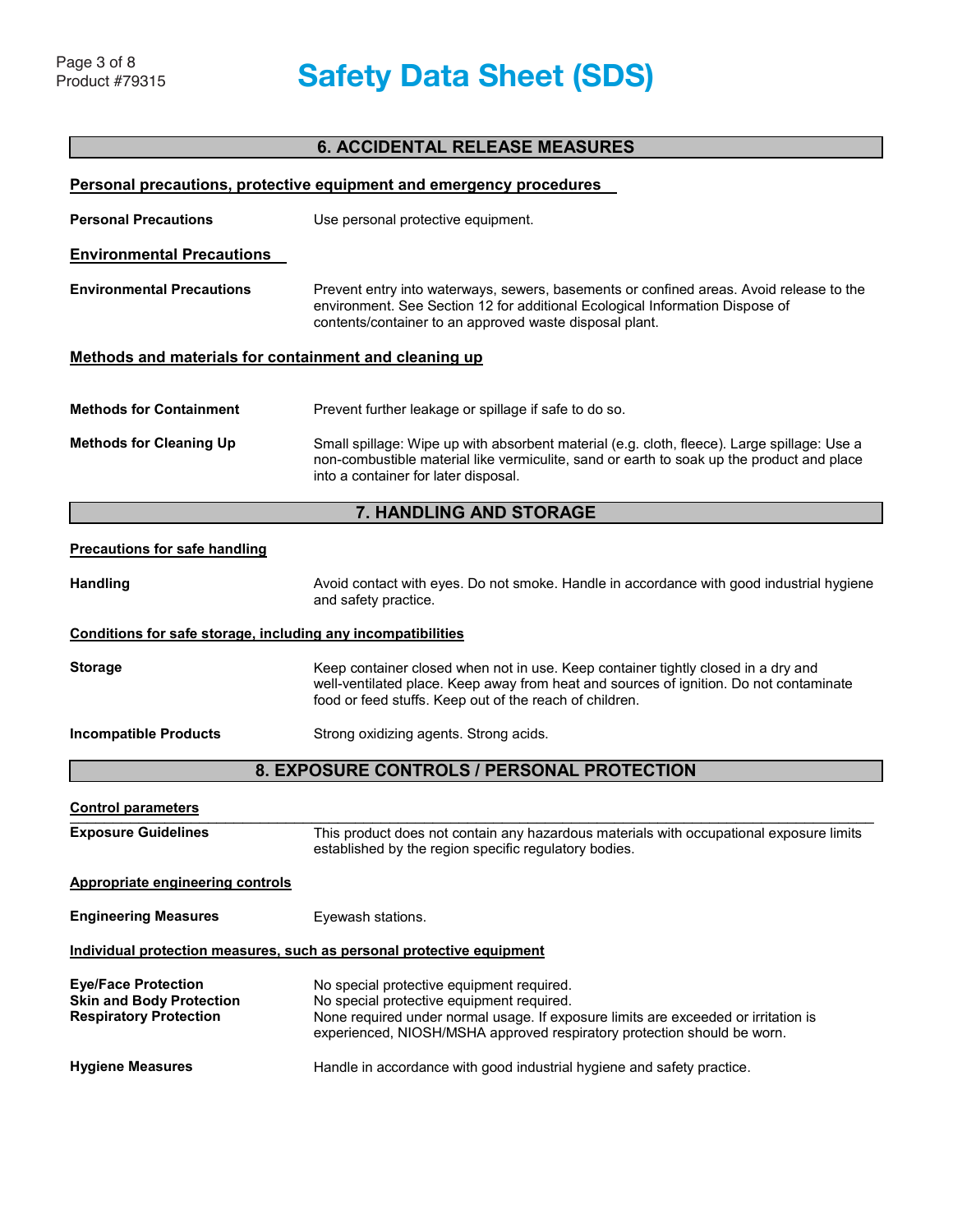# Page 4 of 8<br>Product #79315 **Safety Data Sheet (SDS) Respiratory Protection** None required under normal usage. If exposure limits are exceeded or irritation is

# **9. PHYSICAL AND CHEMICAL PROPERTIES**

## **Information on basic physical and chemical properties**

| <b>Physical State</b>                                   | Liquid              | Appearance            | Colorless-blue/white     |
|---------------------------------------------------------|---------------------|-----------------------|--------------------------|
| Odor                                                    | Citrus              | <b>Odor Threshold</b> | No information available |
|                                                         |                     |                       |                          |
| <b>Property</b>                                         | Values              | Remarks/ - Method     |                          |
| рH                                                      | 6                   | None known            |                          |
| <b>Melting Point/Range</b>                              | No data available   | None known            |                          |
| <b>Boiling Point/Boiling Range</b>                      | 212 °F              | None known            |                          |
| <b>Flash Point</b>                                      | No data available   | None known            |                          |
| <b>Evaporation rate</b>                                 | No data available   | None known            |                          |
| Flammability (solid, gas)                               | No data available   | None known            |                          |
| <b>Flammability Limits in Air</b>                       |                     |                       |                          |
| upper flammability limit                                | No data available   |                       |                          |
| lower flammability limit                                | No data available   |                       |                          |
| <b>Vapor Pressure</b>                                   | No data available   | None known            |                          |
| <b>Vapor Density</b>                                    | >1                  | None known            |                          |
| <b>Relative Density</b>                                 | No data available   | None known            |                          |
| <b>Specific Gravity</b>                                 | 0.995               | None known            |                          |
| <b>Water Solubility</b>                                 | Miscible with water | None known            |                          |
| Solubility in other solvents                            | No data available   | None known            |                          |
| Partition coefficient: n-octanol/waterNo data available |                     | None known            |                          |
| <b>Autoignition Temperature</b>                         | No data available   | None known            |                          |
| <b>Decomposition Temperature</b>                        | No data available   | None known            |                          |
| <b>Viscosity</b>                                        | No data available   | None known            |                          |
|                                                         |                     |                       |                          |
| <b>Flammable Properties</b>                             | Not flammable       |                       |                          |
| <b>Explosive Properties</b>                             | No data available   |                       |                          |
| <b>Oxidizing Properties</b>                             | No data available   |                       |                          |
| <b>Other information</b>                                |                     |                       |                          |
| <b>VOC Content (%)</b>                                  | 0%                  |                       |                          |

# **10. STABILITY AND REACTIVITY**

## **Reactivity**

Not reactive under normal conditions.

#### **Chemical stability WPS-ITM-002 2 - SCRUBS® In-A-Bucket Revision Date and A-Bucket Revision Date 2013**  $\blacksquare$

 $\mathcal{L}_{\text{max}}$  and  $\mathcal{L}_{\text{max}}$  . Submitted and algorithmicity, Stable under recommended storage conditions.

#### **Possibility of hazardous reactions**

None under normal processing.

#### **Conditions to avoid**

Incompatible products.

## **Incompatible materials**

Strong oxidizing agents. Strong acids.

## **Hazardous decomposition products**

Carbon dioxide (CO2). Carbon monoxide (CO). Hydrocarbons. Hydrogen sulfide. Sulfur dioxide. Soot.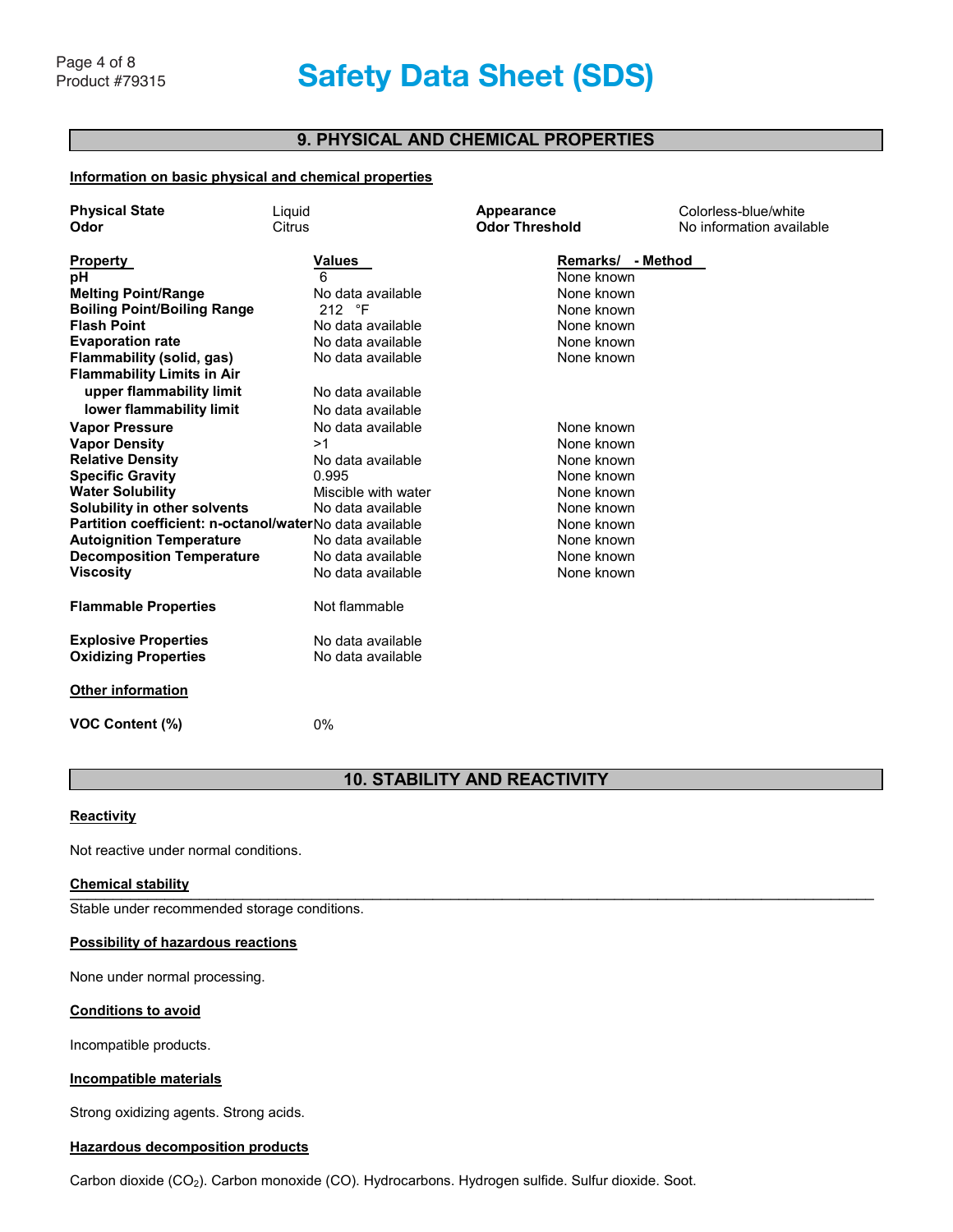# **11. TOXICOLOGICAL INFORMATION**

#### **Information on likely routes of exposure**

| <b>Product Information</b> |                                         |
|----------------------------|-----------------------------------------|
| <b>Inhalation</b>          | Not an expected route of exposure       |
| <b>Eve Contact</b>         | Contact with eyes may cause irritation. |
| <b>Skin Contact</b>        | May cause mild skin irritation.         |
| Ingestion                  | Not an expected route of exposure.      |

#### **Symptoms related to the physical, chemical and toxicological characteristics**

**Symptoms** No information available.

## **Delayed and immediate effects and also chronic effects from short and long term exposure**

**Sensitization No information available. Mutagenic Effects**<br> **Carcinogenicity**<br>
Contains no ingredients a Contains no ingredients above reportable quantities listed as a carcinogen.

| <b>Chemical Name</b>                                      | <b>ACGIH</b> | <b>IARC</b> | .<br>. | י ⊔י∩<br>UJNA |
|-----------------------------------------------------------|--------------|-------------|--------|---------------|
| -<br>าonene<br>-ım<br>'−ل                                 |              | Group       |        |               |
| IADA.<br>(International America: for Deceanoly on Concent |              |             |        |               |

**IARC: (International Agency for Research on Cancer)** Group 3: Not Classifiable as to its Carcinogenicity to Humans **Reproductive Toxicity** This product does not contain any known or suspected reproductive hazards.<br>**STOT - single exposure** None of the ingredients are known to cause specific target organ effects from None of the ingredients are known to cause specific target organ effects from a single exposure. **STOT - repeated exposure** None of the ingredients are known to cause specific target organ effects through prolonged or repeated exposure. **Aspiration Hazard** None of the ingredients are known to be an aspiration hazard.

## **Numerical measures of toxicity - Product**

*The following values are calculated based on chapter 3.1 of the GHS document:*  **LD50 Oral** 42888 mg/kg; Acute toxicity estimate 329859 mg/kg; Acute toxicity estimate

## **12. ECOLOGICAL INFORMATION**

## **Ecotoxicity**

Toxic to aquatic life. Harmful to aquatic life with long lasting effects.

| <b>Chemical Name</b>      | <b>Toxicity to Algae</b> | <b>Toxicity to Fish</b>      | <b>Toxicity to</b>    | Daphnia Magna (Water     |
|---------------------------|--------------------------|------------------------------|-----------------------|--------------------------|
|                           |                          |                              | <b>Microorganisms</b> | Flea)                    |
| Isoparaffinic Hydrocarbon |                          | LC50 96 h: = 45 mg/L         |                       | LC50 96 h: = 4720 mg/L   |
| 64742-47-8                |                          | flow-through (Pimephales     |                       | (Den-dronereides         |
|                           |                          | promelas) LC50 96 h: $= 2.2$ |                       | heteropoda)              |
|                           |                          | mg/L static (Lepomis         |                       |                          |
|                           |                          | macrochirus) LC50 96 h: $=$  |                       |                          |
|                           |                          | 2.4 mg/L static              |                       |                          |
|                           |                          | (Oncorhynchus mykiss)        |                       |                          |
| Diethylhexyl sodium       |                          | LC50 96 h: 20 - 40 mg/L      |                       | EC50 48 h: = 36 mg/L     |
| sulfosuccinate            |                          | semi-static (Oncorhynchus    |                       | (Daphnia magna)          |
| 577-11-7                  |                          | mykiss) LC50 96 h: < 24      |                       |                          |
|                           |                          | mg/L static (Oncorhynchus    |                       |                          |
|                           |                          | mykiss) LC50 96 h: = 37      |                       |                          |
|                           |                          | mg/L static (Lepomis         |                       |                          |
|                           |                          | macrochirus)                 |                       |                          |
| D-Limonene                |                          | LC50 96 h: 0.619 - 0.796     |                       |                          |
| 5989-27-5                 |                          | mg/L flow-through            |                       |                          |
|                           |                          | (Pimephales promelas) LC50   |                       |                          |
|                           |                          | $96 h: = 35 mg/L$            |                       |                          |
|                           |                          | (Oncorhynchus mykiss)        |                       |                          |
| Dimethyl glutarate        |                          | LC50 96 h: 19.6-26.2 mg/L    |                       | EC50 48 h: 122.1 - 163.5 |
| 1119-40-0                 |                          | static (Pimephales promelas) |                       | mg/L (Daphnia magna)     |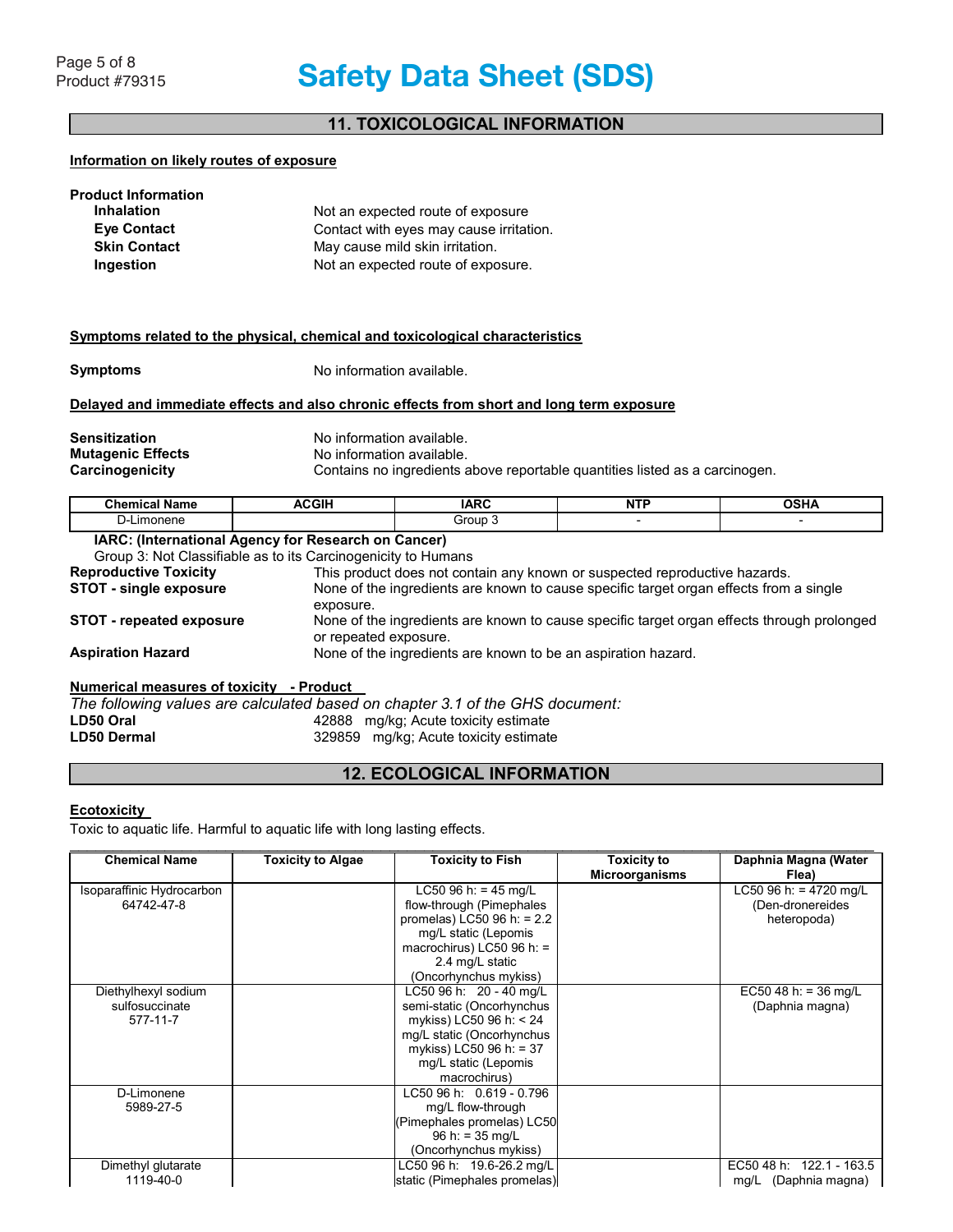#### Page 6 of 8<br>Product #79315 **Safety Data Sheet (SDS)** ,+n Ch, Jala Sil<del>c</del>t

| 1,3-Propanediol,            | EC50 72 h: > 1000 mg/L    | LC50 96 h: > 1000 mg/L        |                          | EC50 24 h: > 1000 mg/L   |
|-----------------------------|---------------------------|-------------------------------|--------------------------|--------------------------|
| 2,2-dimethyl-               | (Pseudokirchneriella      | semi-static (Oryzias latipes) |                          | (Daphnia magna)          |
| 126-30-7                    | subcapitata)              |                               |                          |                          |
|                             | EC50 72 h: > 500 mg/L     |                               |                          |                          |
|                             | (Desmodesmus subspicatus) |                               |                          |                          |
| Isopropyl myristate         | EC50 72 h: > 100 mg/L     | LC50 96 h: = $8400$ mg/L      | $\blacksquare$           | EC50 48 h: = $100$ mg/L  |
| 110-27-0                    | (Desmodesmus subspicatus) | (Brachydanio rerio)           |                          | (Daphnia magna)          |
|                             |                           | LC50 96 h: = $8400$ mg/L      |                          |                          |
|                             |                           | semi-static (Brachydanio      |                          |                          |
|                             |                           | rerio)                        |                          |                          |
| 2-Phenoxyethanol            | EC50 72 h: > 500 mg/L     | LC50 96 h: 337 - 352 mg/L     | $EC50 = 32.4$ mg/L 5 min | EC50 48 h: > 500 mg/L    |
| 122-99-6                    | (Desmodesmus subspicatus) | flow-through (Pimephales      | $EC50 = 880$ mg/L 17 h   | (Daphnia magna)          |
|                             |                           | promelas) LC50 96 h: = 366    |                          |                          |
|                             |                           | mg/L static (Pimephales       |                          |                          |
|                             |                           | promelas) LC50 96 h: 220 -    |                          |                          |
|                             |                           | 460 mg/L static (Leuciscus    |                          |                          |
|                             |                           |                               |                          |                          |
|                             |                           | idus)                         |                          |                          |
| Propylene glycol            | EC50 96 h: = 19000 mg/L   | LC50 96 h: = $51600$ mg/L     | $EC50 = 710$ mg/L 30 min | EC50 24 h: > 10000 mg/L  |
| 57-55-6                     | (Pseudokirchneriella      | static (Oncorhynchus          |                          | (Daphnia magna) EC50 48  |
|                             | subcapitata)              | mykiss) LC50 96 h: 41 - 47    |                          | $h$ : > 1000 mg/L Static |
|                             |                           | mL/L static (Oncorhynchus     |                          | (Daphnia magna)          |
|                             |                           | mykiss) LC50 96 h: = 51400    |                          |                          |
|                             |                           | mg/L static (Pimephales       |                          |                          |
|                             |                           | promelas) LC50 96 h: = 710    |                          |                          |
|                             |                           | mg/L (Pimephales              |                          |                          |
|                             |                           | promelas)                     |                          |                          |
| Glycerin                    |                           | LC50 96 h: 51 - 57 mL/L       |                          | EC50 24 h: > 500 mg/L    |
| $56 - 81 - 5$               |                           | static (Oncorhynchus          |                          | (Daphnia magna)          |
|                             |                           | mykiss)                       |                          |                          |
| lodopropynyl butylcarbamate |                           | LC50 96 h: 0.049-0.079        |                          |                          |
| 55406-53-6                  |                           | mg/L flow-through             |                          |                          |
|                             |                           | (Oncorhynchus mykiss)         |                          |                          |
|                             |                           | LC50 96 h: 0.05-0.089         |                          |                          |
|                             |                           | mg/L (Oncorhynchus            |                          |                          |
|                             |                           | mykiss)                       |                          |                          |
|                             |                           | LC50 96 h: 0.14-0.32 mg/L     |                          |                          |
|                             |                           | flow-through (Lepomis         |                          |                          |
|                             |                           | macrochirus)                  |                          |                          |
|                             |                           | LC50 96 h: 0.18-0.23 mg/L     |                          |                          |
|                             |                           | flow-through (Pimephales      |                          |                          |
|                             |                           |                               |                          |                          |
|                             |                           | promelas)                     |                          |                          |

**Persistence and Degradability** No information available.

**Bioaccumulation No information available.** 

# **Other Adverse Effects**<br>When Adverse Effects

No information available.  $\sim$  normation available.

## \_\_\_\_\_\_\_\_\_\_\_\_\_\_\_\_\_\_\_\_\_\_\_\_\_\_\_\_\_\_\_\_\_\_\_\_\_\_\_\_\_\_\_\_\_\_\_\_\_\_\_\_\_\_\_\_\_\_\_\_\_\_\_\_\_\_\_\_\_\_\_\_\_\_\_\_\_\_\_\_\_\_\_\_\_\_\_\_\_\_\_\_\_ **13. DISPOSAL CONSIDERATIONS**

| <b>Waste Disposal Methods</b> | This material, as supplied, is not a hazardous waste according to Federal regulations (40<br>CFR 261). This material could become a hazardous waste if it is mixed with or otherwise<br>comes in contact with a hazardous waste, if chemical additions are made to this material, or<br>if the material is processed or otherwise altered. Consult 40 CFR 261 to determine<br>whether the altered material is a hazardous waste. Consult the appropriate state, regional,<br>or local regulations for additional requirements. |
|-------------------------------|--------------------------------------------------------------------------------------------------------------------------------------------------------------------------------------------------------------------------------------------------------------------------------------------------------------------------------------------------------------------------------------------------------------------------------------------------------------------------------------------------------------------------------|
| <b>Contaminated Packaging</b> | Do not re-use empty containers.                                                                                                                                                                                                                                                                                                                                                                                                                                                                                                |

This product contains one or more substances that are listed with the State of California as a hazardous waste.

| Name<br>зниса<br>ᄖ | - -<br><br>Waste<br>Calitor<br>aon.<br>ш<br>⊓a∠aı |
|--------------------|---------------------------------------------------|
| onene<br>.ımc<br>  | <b>LOXIC</b>                                      |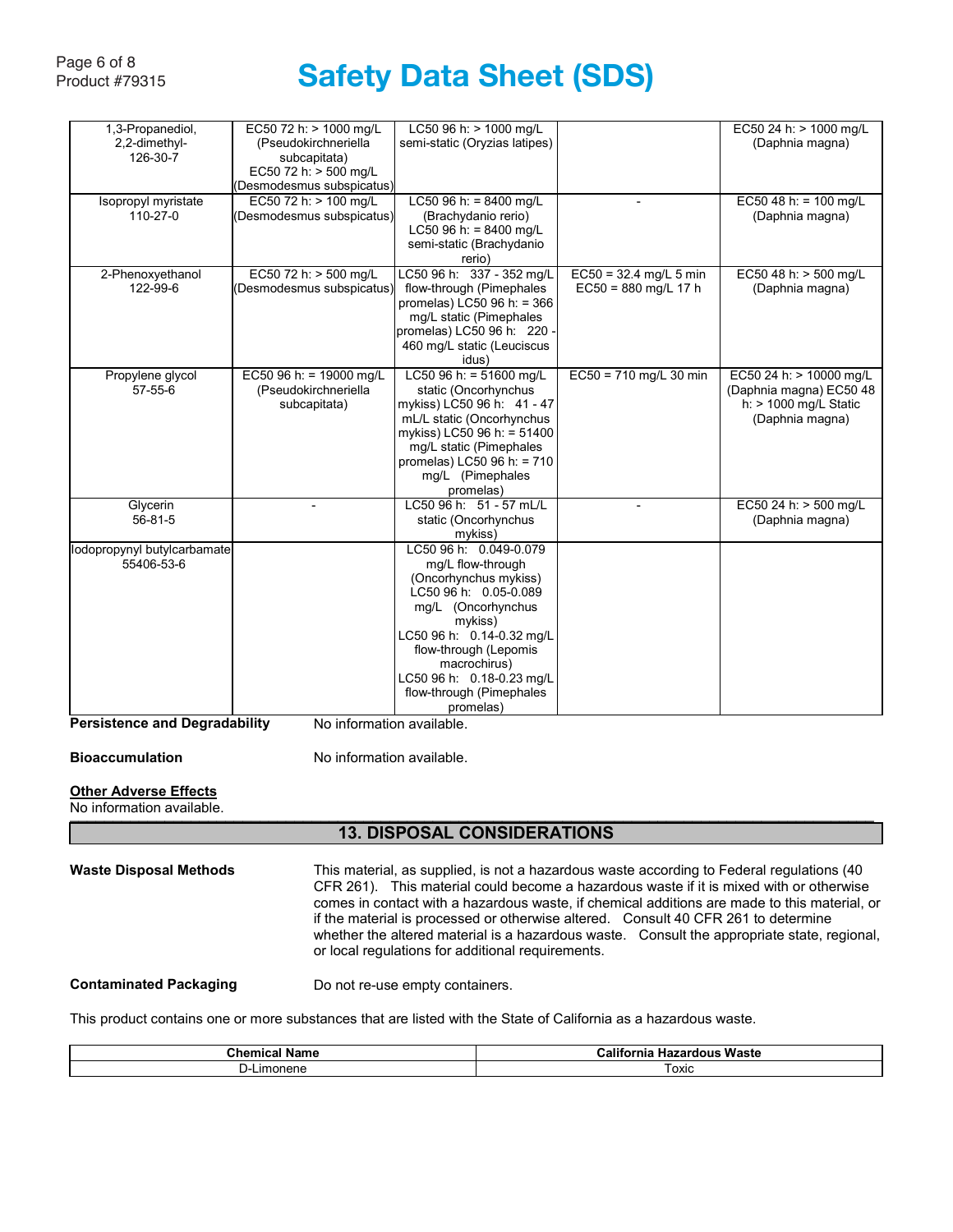## **14. TRANSPORT INFORMATION**

**DOT** Not regulated

# **15. REGULATORY INFORMATION**

# **International Inventories**

## **Legend**

**TSCA** - United States Toxic Substances Control Act Section 8(b) Inventory. All components of this product are either listed or are exempt on the TSCA inventory.

**DSL/NDSL** - Canadian Domestic Substances List/Non-Domestic Substances List

## **U.S. Federal Regulations**

Section 313 of Title III of the Superfund Amendments and Reauthorization Act of 1986 (SARA). This product does not contain any chemicals which are subject to the reporting requirements of the Act and Title 40 of the Code of Federal Regulations, Part 372.

## **SARA 311/312 Hazard Categories**

| <b>Acute Health Hazard</b>               | No. |
|------------------------------------------|-----|
| <b>Chronic Health Hazard</b>             | No. |
| <b>Fire Hazard</b>                       | No. |
| <b>Sudden Release of Pressure Hazard</b> | No. |
| <b>Reactive Hazard</b>                   | N٥. |

## **Clean Water Act**

This product does not contain any substances regulated as pollutants pursuant to the Clean Water Act (40 CFR 122.21 and 40 CFR 122.42).

## **CERCLA**

This material, as supplied, does not contain any substances regulated as hazardous substances under the Comprehensive Environmental Response Compensation and Liability Act (CERCLA) (40 CFR 302) or the Superfund Amendments and Reauthorization Act (SARA) (40 CFR 355). There may be specific reporting requirements at the local, regional, or state level pertaining to releases of this material. **Portal ing to releases of this material.** 

#### **U.S. State Regulations**   $\blacksquare$  . State Bequisitions

## \_\_\_\_\_\_\_\_\_\_\_\_\_\_\_\_\_\_\_\_\_\_\_\_\_\_\_\_\_\_\_\_\_\_\_\_\_\_\_\_\_\_\_\_\_\_\_\_\_\_\_\_\_\_\_\_\_\_\_\_\_\_\_\_\_\_\_\_\_\_\_\_\_\_\_\_\_\_\_\_\_\_\_\_\_\_\_\_\_\_\_\_\_ **California Proposition 65**

**Page 7 / 8**  This product does not contain any Proposition 65 chemicals.

## **U.S. State Right-to-Know Regulations**

This product does not contain any substances regulated by state right-to-know regulations.

## **U.S. EPA Label Information**

**EPA Pesticide Registration Number** Not applicable